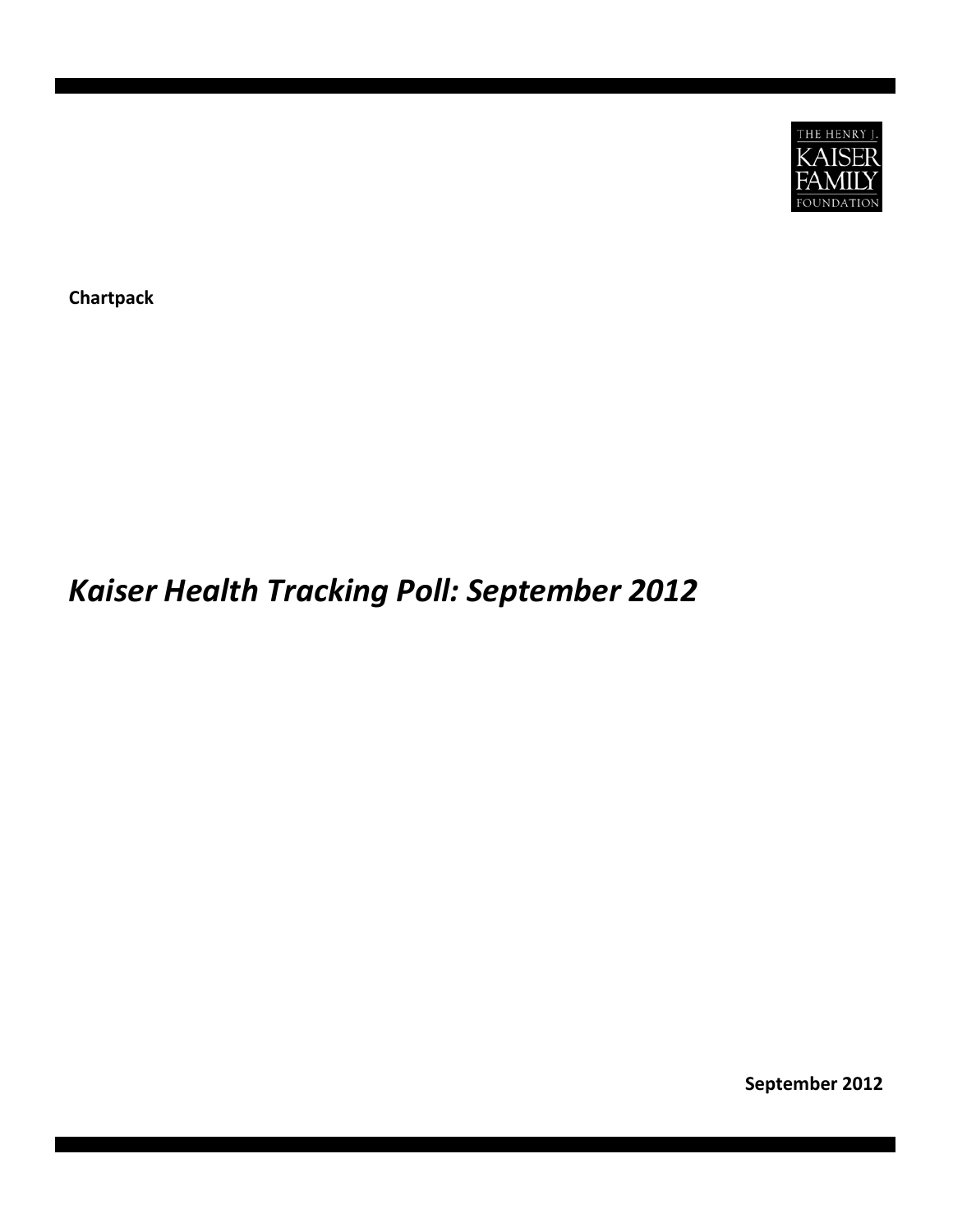

| Rank         | 18-54                    | 55-64                    | $65+$                    |
|--------------|--------------------------|--------------------------|--------------------------|
| $\mathbf{1}$ | The economy              | The economy              | The economy              |
|              | (48%)                    | (54%)                    | (51%)                    |
| 2            | Federal budget deficit   | Medicare                 | Medicare                 |
|              | (38%)                    | (51%)                    | (46%)                    |
| 3            | Medicare                 | Federal budget deficit   | Federal budget deficit   |
|              | (29%)                    | (51%)                    | (43%)                    |
| 4            | Medicaid                 | Medicaid                 | <b>Taxes</b>             |
|              | (28%)                    | (42%)                    | (36%)                    |
| 5            | The 2010 health care law | <b>Taxes</b>             | Spending on the military |
|              | (28%)                    | (38%)                    | (34%)                    |
| 6            | Spending on the military | Spending on the military | The 2010 health care law |
|              | (28%)                    | (36%)                    | (32%)                    |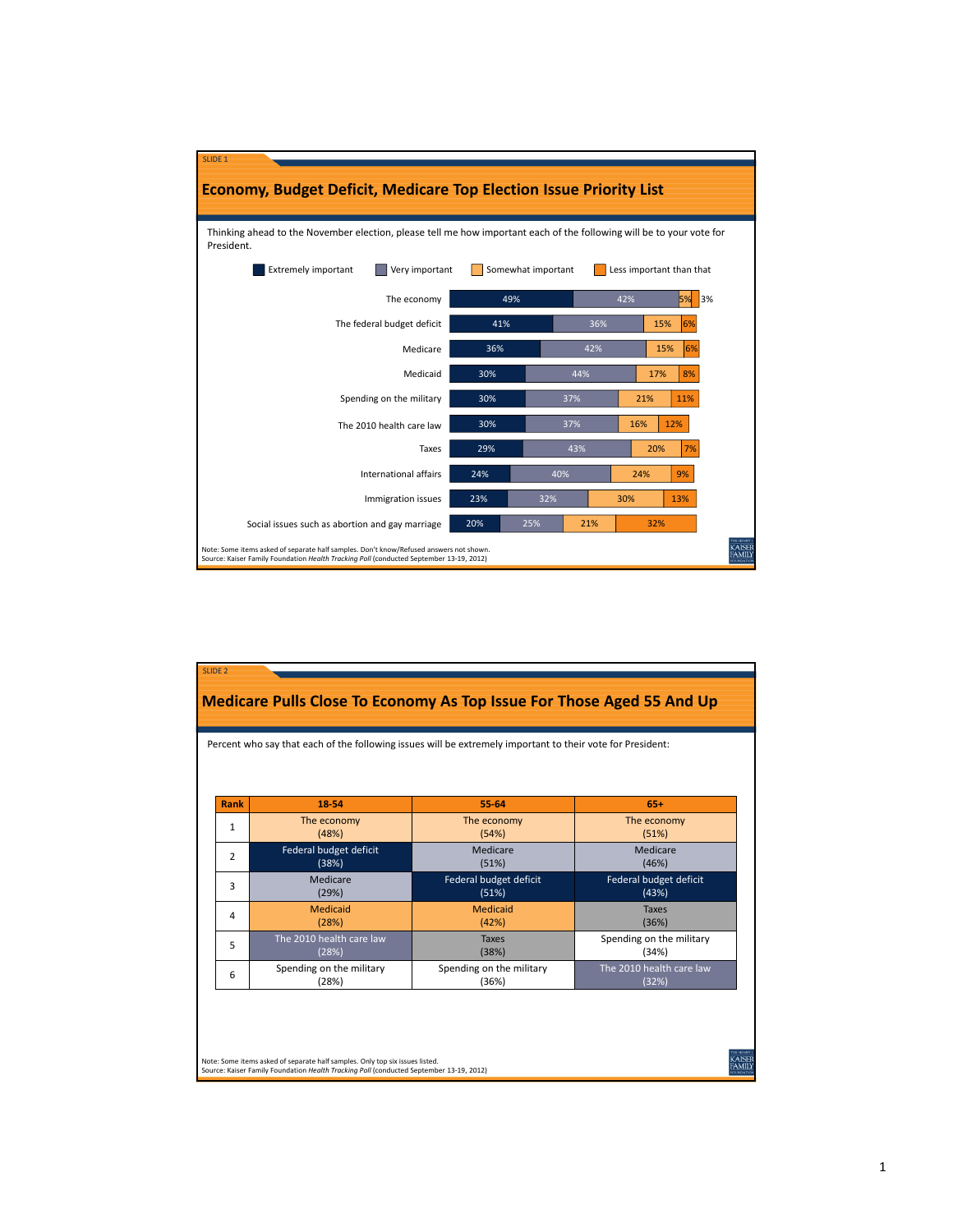| Rank           | <b>Democrats</b>         | <b>Independents</b>      | <b>Republicans</b>           |
|----------------|--------------------------|--------------------------|------------------------------|
| 1              | The economy              | The economy              | Federal budget deficit       |
|                | (50%)                    | (46%)                    | (57%)                        |
| $\overline{2}$ | Medicare                 | Federal budget deficit   | The economy                  |
|                | (45%)                    | (38%)                    | (54%)                        |
| 3              | Medicaid                 | Medicare                 | Spending on the military     |
|                | (38%)                    | (32%)                    | (41%)                        |
| 4              | The 2010 health care law | Spending on the military | <b>Taxes</b>                 |
|                | (38%)                    | (31%)                    | (36%)                        |
| 5              | Federal budget deficit   | Medicaid                 | The 2010 health care law     |
|                | (33%)                    | (27%)                    | (30%)                        |
| 6              | <b>Taxes</b>             | <b>Taxes</b>             | <b>International affairs</b> |
|                | (29%)                    | (27%)                    | (30%)                        |

Note: Some items asked of separate half samples. Only top six issues listed. Source: Kaiser Family Foundation *Health Tracking Poll* (conducted September 13‐19, 2012)

SLIDE 3

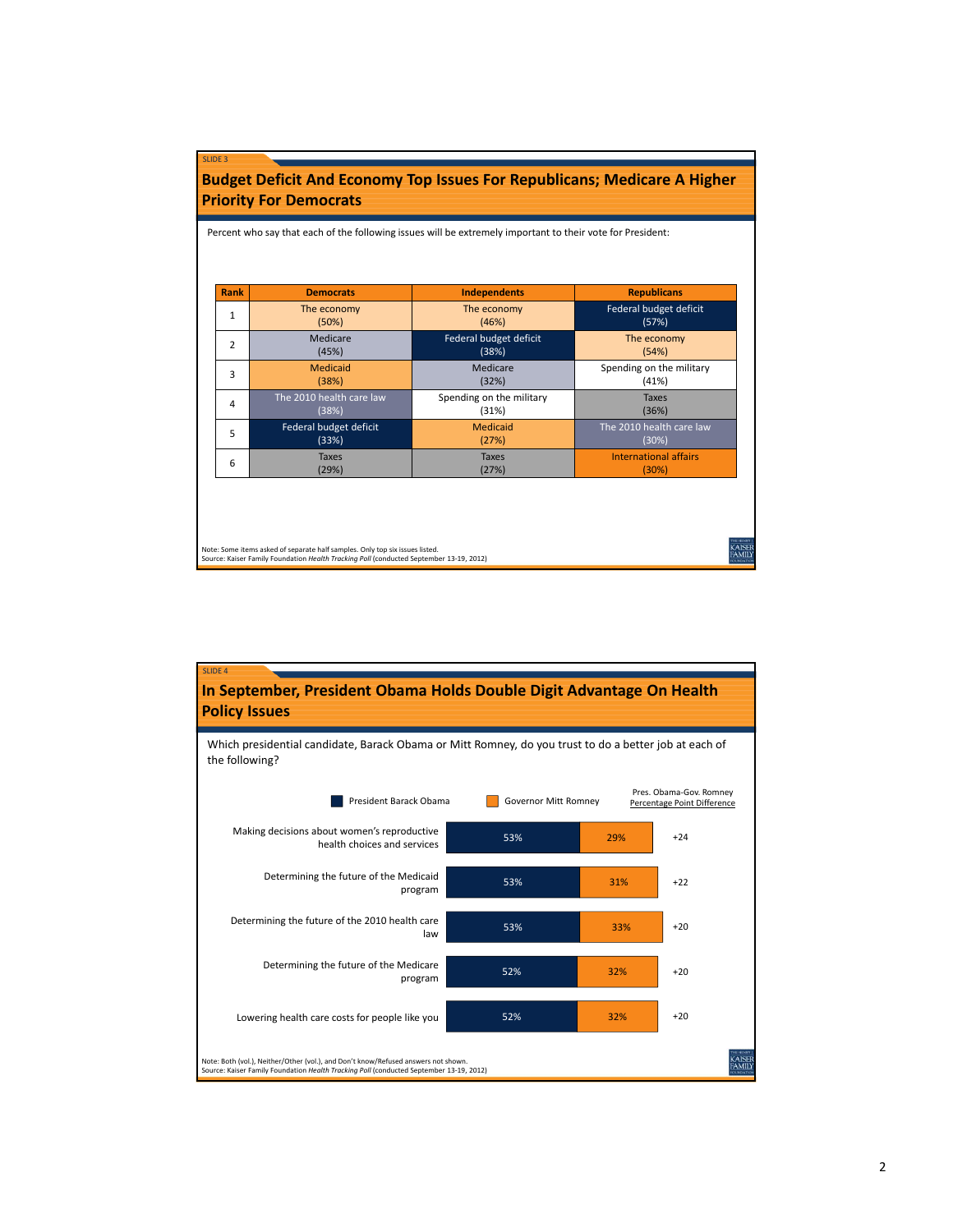### **Seniors More Likely Than Younger Americans To Trust Governor Romney On Medicare; Still, Seniors Overall Are Evenly Divided**

Which presidential candidate, Barack Obama or Mitt Romney, do you trust to do a better job determining the future of the Medicare program?

|                             |              | <b>By Age</b> |           |        |            |     |            |  | <b>Among Seniors</b><br><b>By Party ID</b> |  |
|-----------------------------|--------------|---------------|-----------|--------|------------|-----|------------|--|--------------------------------------------|--|
|                             | <b>Total</b> | 18-54         | $55 - 64$ | $65+$  | <b>Dem</b> | Ind | <b>Rep</b> |  |                                            |  |
| President Barack Obama      | 52%          | 56%           | 49%       | 44%    | 87%        | 30% | 4%         |  |                                            |  |
| <b>Governor Mitt Romney</b> | 32           | 29            | 34        | 42     |            | 50  | 83         |  |                                            |  |
| Neither/Other (vol.)        | 7            |               | 8         |        | 5          | 10  | 8          |  |                                            |  |
| Both (vol.)                 |              |               | $\Omega$  | ${<}1$ | 0          |     | <1         |  |                                            |  |
| Don't know/Refused          |              |               | 8         | 6      |            |     |            |  |                                            |  |

Source: Kaiser Family Foundation *Health Tracking Poll* (conducted September 13‐19, 2012)

SLIDE 5



KAISE<br>FAMII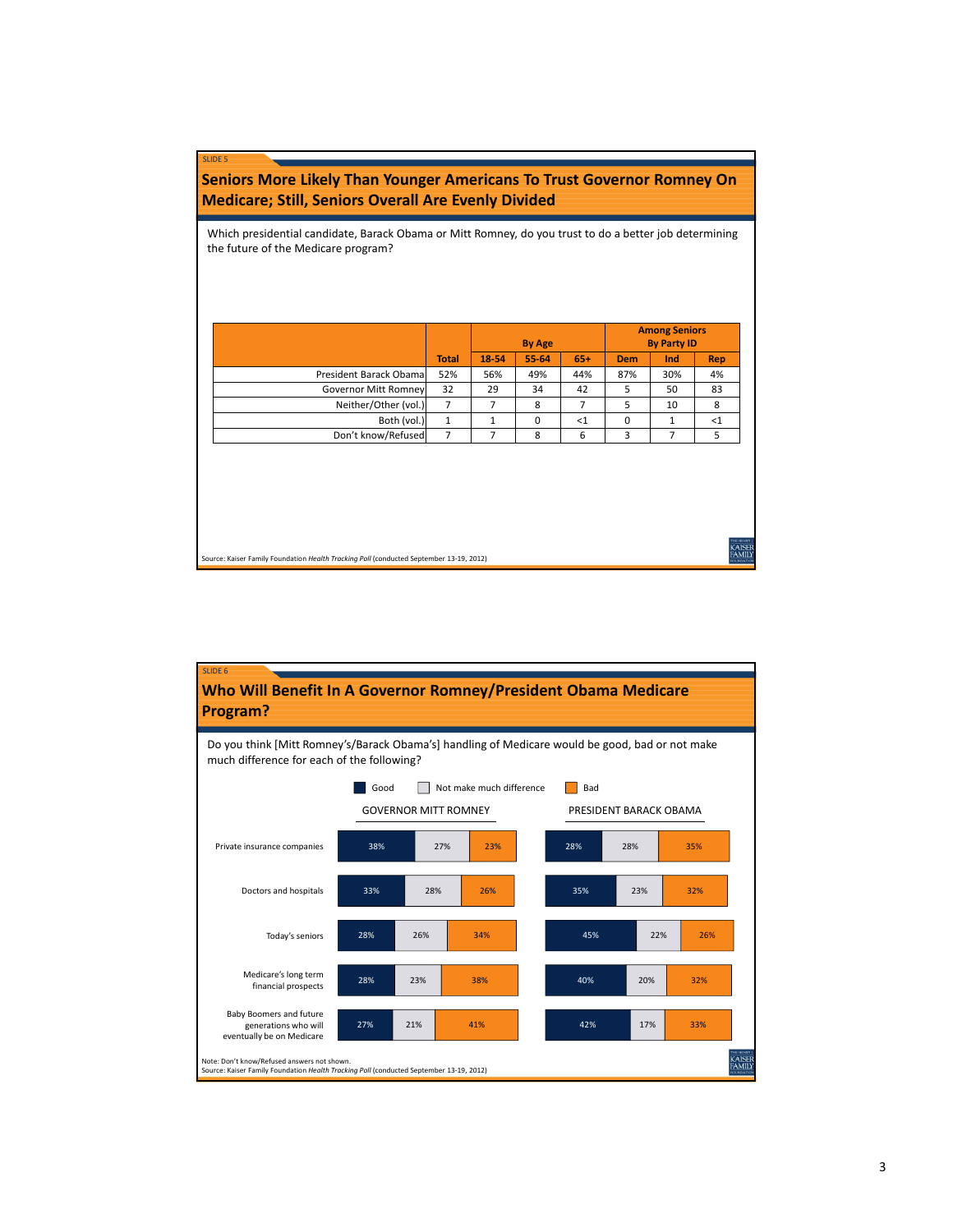

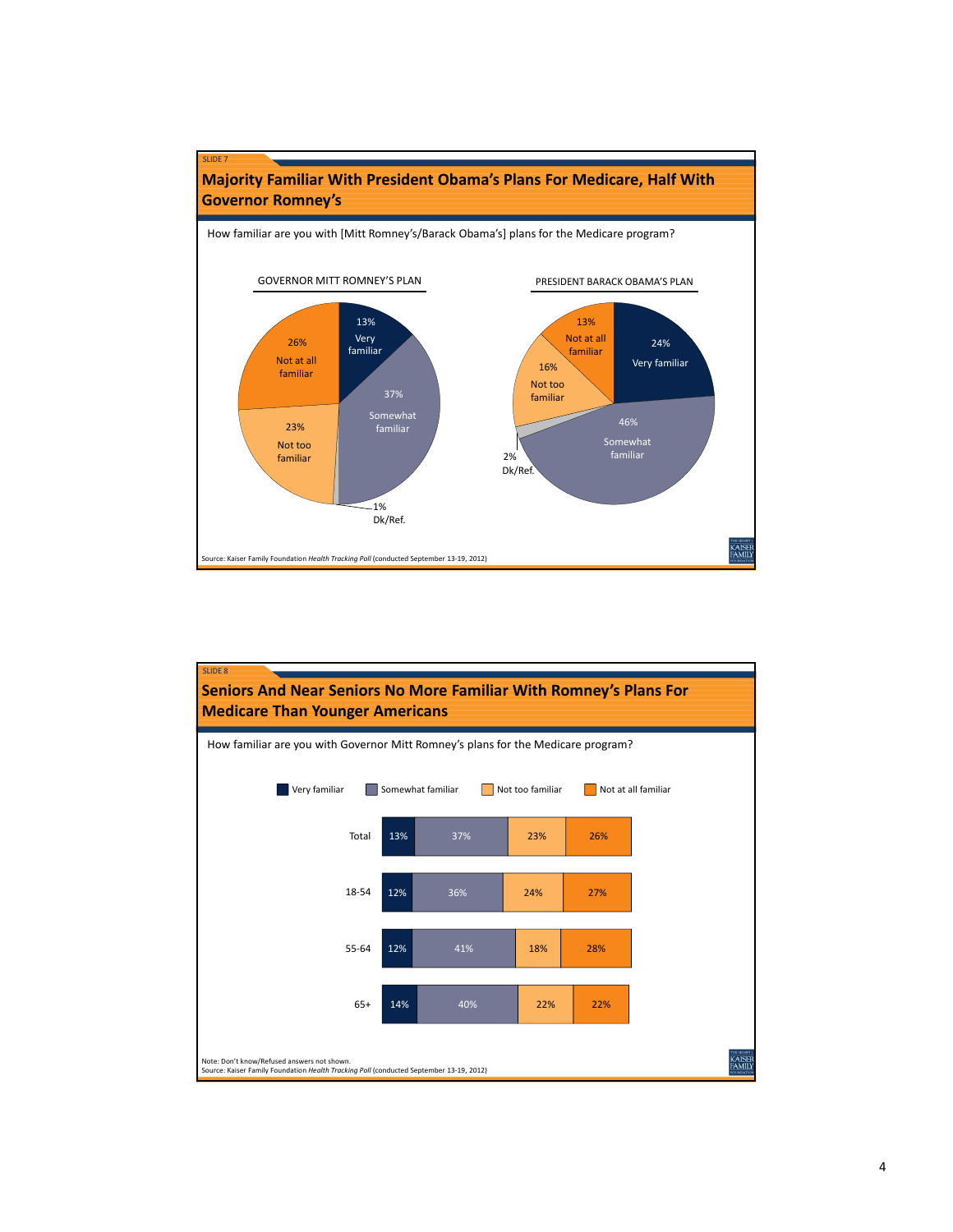

|                                                                                                                                                                                                                                  |              | <b>By Age</b> |       |       | <b>AMONG SENIORS</b><br><b>By Party ID</b> |     |     |
|----------------------------------------------------------------------------------------------------------------------------------------------------------------------------------------------------------------------------------|--------------|---------------|-------|-------|--------------------------------------------|-----|-----|
|                                                                                                                                                                                                                                  | <b>Total</b> | 18-54         | 55-64 | $65+$ | <b>Dem</b>                                 | Ind | Rep |
| Medicare should continue as it is today, with the<br>government guaranteeing all seniors the same set<br>of health insurance benefits                                                                                            | 55%          | 50%           | 67%   | 64%   | 75%                                        | 65% | 50% |
| Medicare should be changed to a system in<br>which the government guarantees each senior a<br>fixed amount of money to help them purchase<br>coverage either from traditional Medicare or from<br>a list of private health plans | 37           | 44            | 24    | 26    | 18                                         | 24  | 39  |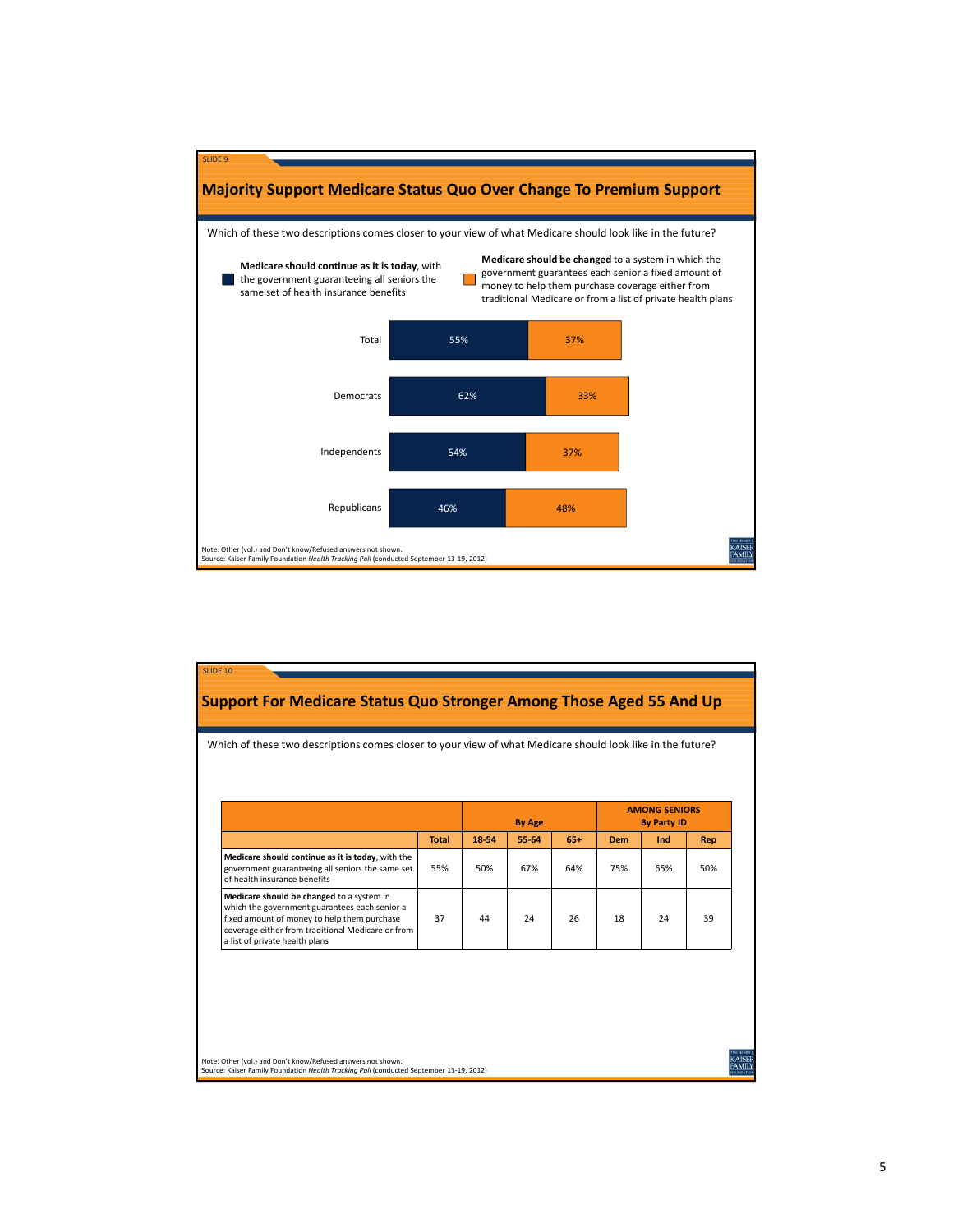

| Which comes closer to your view: Medicare should continue as it is today, OR<br>Medicare should be changed to a system in which each senior is given a fixed<br>amount of money to help them purchase coverage.                                  | <b>KEEP MEDICARE AS IS</b><br>55%                                                      | 37%                                                        | <b>CHANGE MEDICARE</b>  |
|--------------------------------------------------------------------------------------------------------------------------------------------------------------------------------------------------------------------------------------------------|----------------------------------------------------------------------------------------|------------------------------------------------------------|-------------------------|
| ASKED OF THOSE WHO WANT TO CHANGE MEDICARE:<br>I'd like to read you some arguments AGAINST changing Medicare. Would that make you less interested in making this change to Medicare, or<br>would you still want to make this change to Medicare? |                                                                                        |                                                            |                         |
|                                                                                                                                                                                                                                                  | Results for total after those who want to change<br>Medicare heard follow-up argument: |                                                            |                         |
|                                                                                                                                                                                                                                                  | Originally want to<br>keep Medicare as is                                              | <b>Now LESS</b><br>interested in<br>making change Medicare | Still want<br>to change |
| The proposed change will save the federal government money by<br>shifting costs onto seniors                                                                                                                                                     | 55%                                                                                    | 19%                                                        | 16%                     |
| The proposal gives the insurance industry too much influence over<br>seniors' health care                                                                                                                                                        | 55%                                                                                    | 19%                                                        | 16%                     |
| The proposal will turn Medicare into a voucher program                                                                                                                                                                                           | 55%                                                                                    | 15%                                                        | 19%                     |
| Under this proposal, traditional Medicare as we know it will no longer<br>exist                                                                                                                                                                  | 55%                                                                                    | 14%                                                        | 21%                     |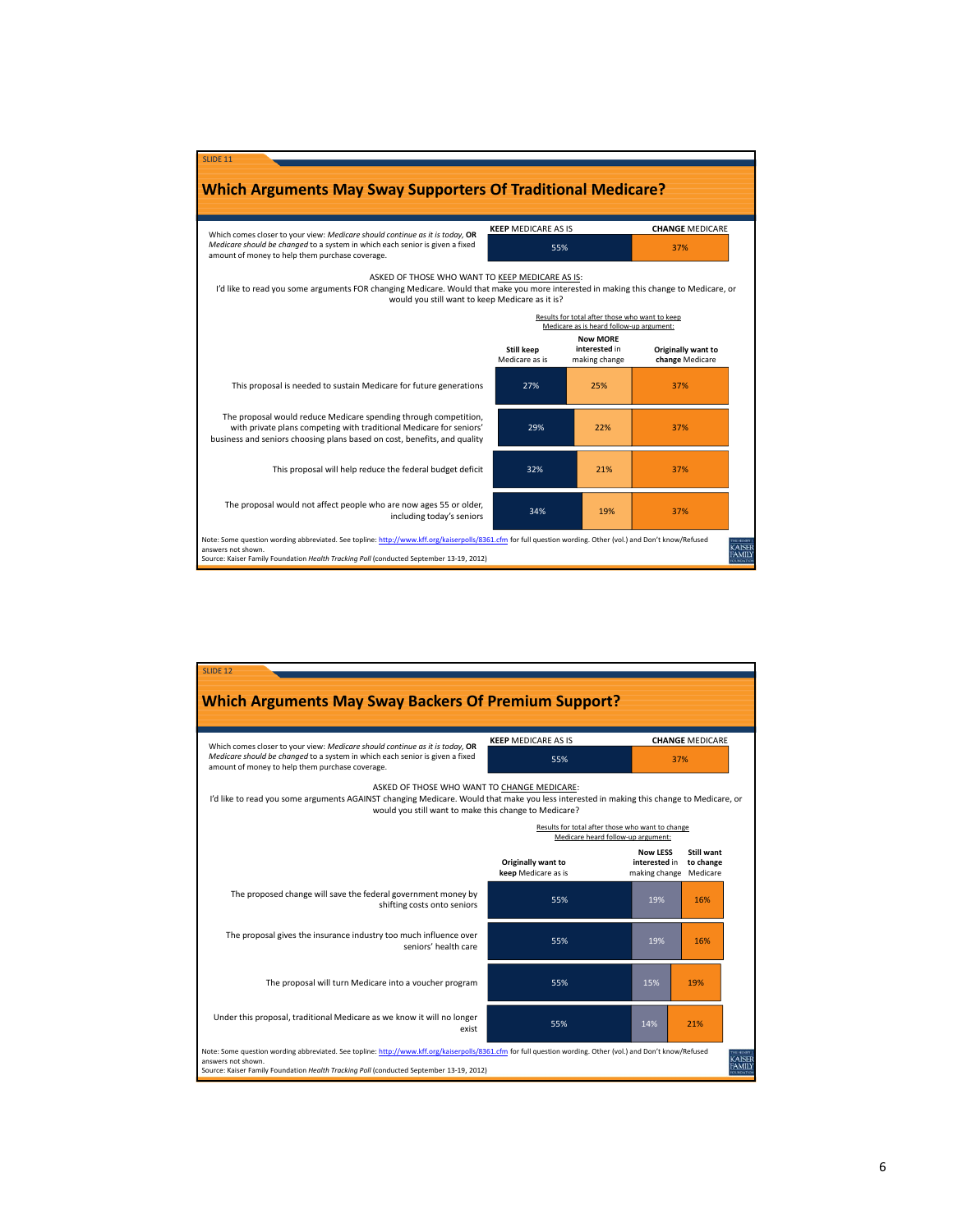

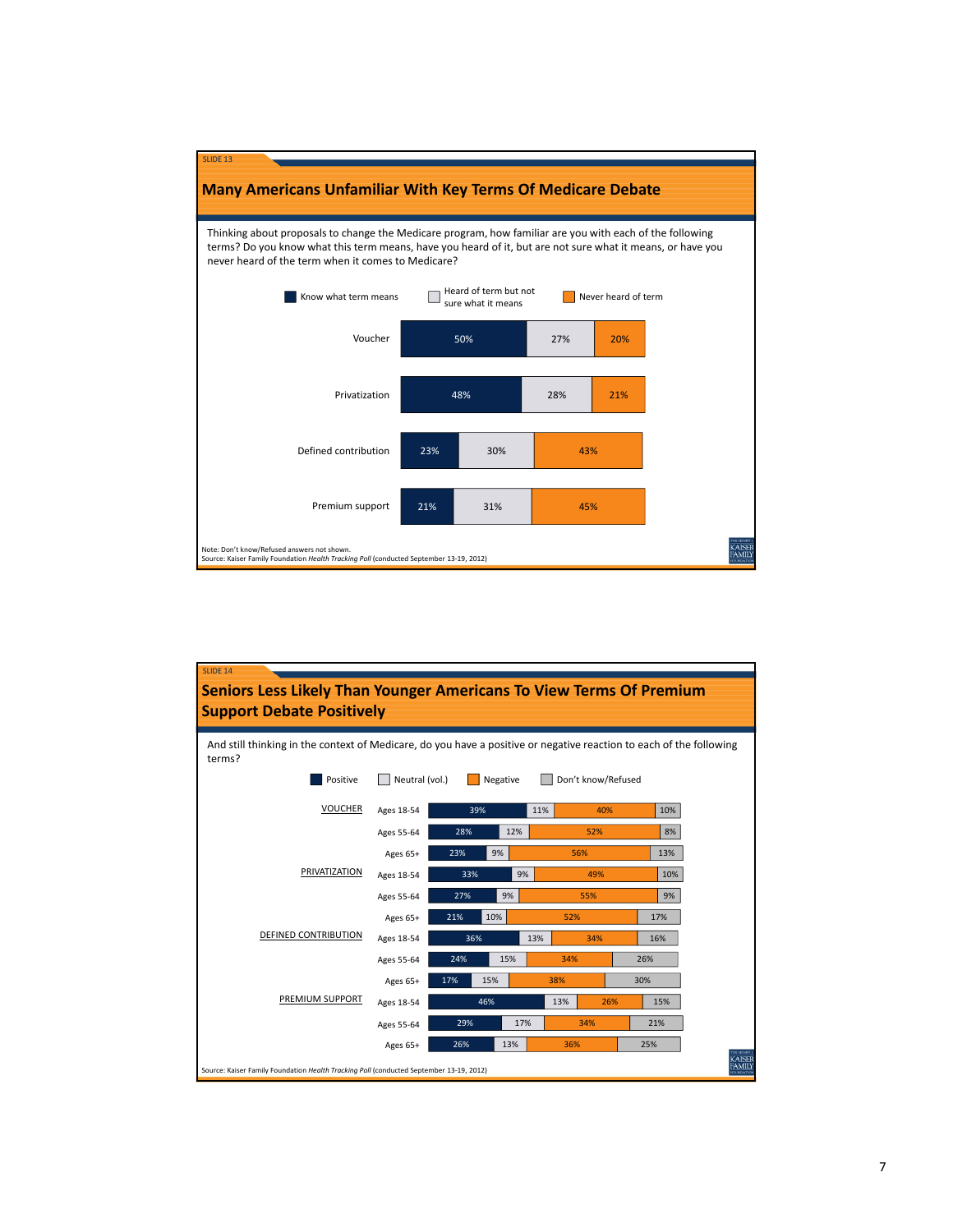

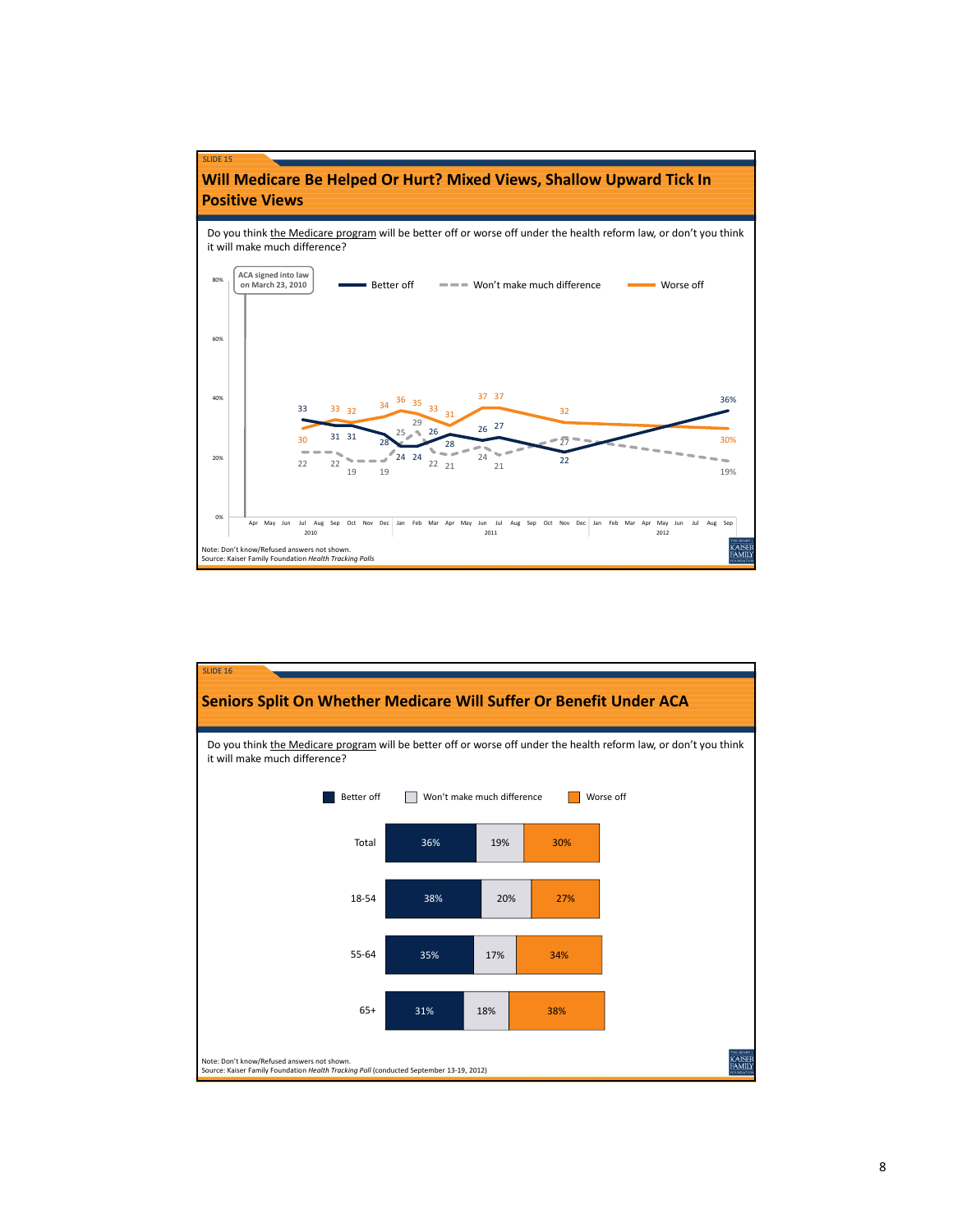

#### **Mixed Familiarity With Medicare‐Related Elements Of ACA**

SLIDE 18

I'm going to read you a list of specific ways the new health reform law may or may not impact Medicare. For each, please tell me if you think it is something the law does or does not do.

|                                                                                                  | <b>ELEMENTS THAT ARE INCLUDED IN THE HEALTH CARE LAW</b> |                                                 |         |
|--------------------------------------------------------------------------------------------------|----------------------------------------------------------|-------------------------------------------------|---------|
|                                                                                                  | Yes, law<br>does this                                    | No, law does                                    |         |
|                                                                                                  | (correct answer)                                         | not do this                                     | Dk/Ref. |
| Gradually close the Medicare "doughnut hole"                                                     | 48%                                                      | 30%                                             | 22%     |
| Increase Medicare payroll tax on upper income Americans                                          | 47                                                       | 33                                              | 20      |
| Increase premiums for higher income people on Medicare                                           | 46                                                       | 35                                              | 19      |
| Reduce Medicare payments to private plans, also known as Medicare Advantage plans                | 42                                                       | 29                                              | 29      |
| Create an expert panel to recommend ways to reduce Medicare spending if costs grow<br>to rapidly | 40                                                       | 36                                              | 23      |
| Eliminate costs for preventive services under Medicare                                           | 37                                                       | 40                                              | 22      |
| Provide a bonus to physicians who provide primary care services to people on<br>Medicare         | 34                                                       | 39                                              | 27      |
| ELEMENTS THAT ARE NOT INCLUDED IN THE HEALTH CARE LAW                                            |                                                          |                                                 |         |
|                                                                                                  | Yes, law<br>does this                                    | No. law does<br>not do this<br>(correct answer) | Dk/Ref. |
| Cut benefits for people in the traditional Medicare program                                      | 35%                                                      | 44%                                             | 21%     |
| Establish a government panel to make decisions about end-of-life care for people on<br>Medicare  | 39                                                       | 39                                              | 22      |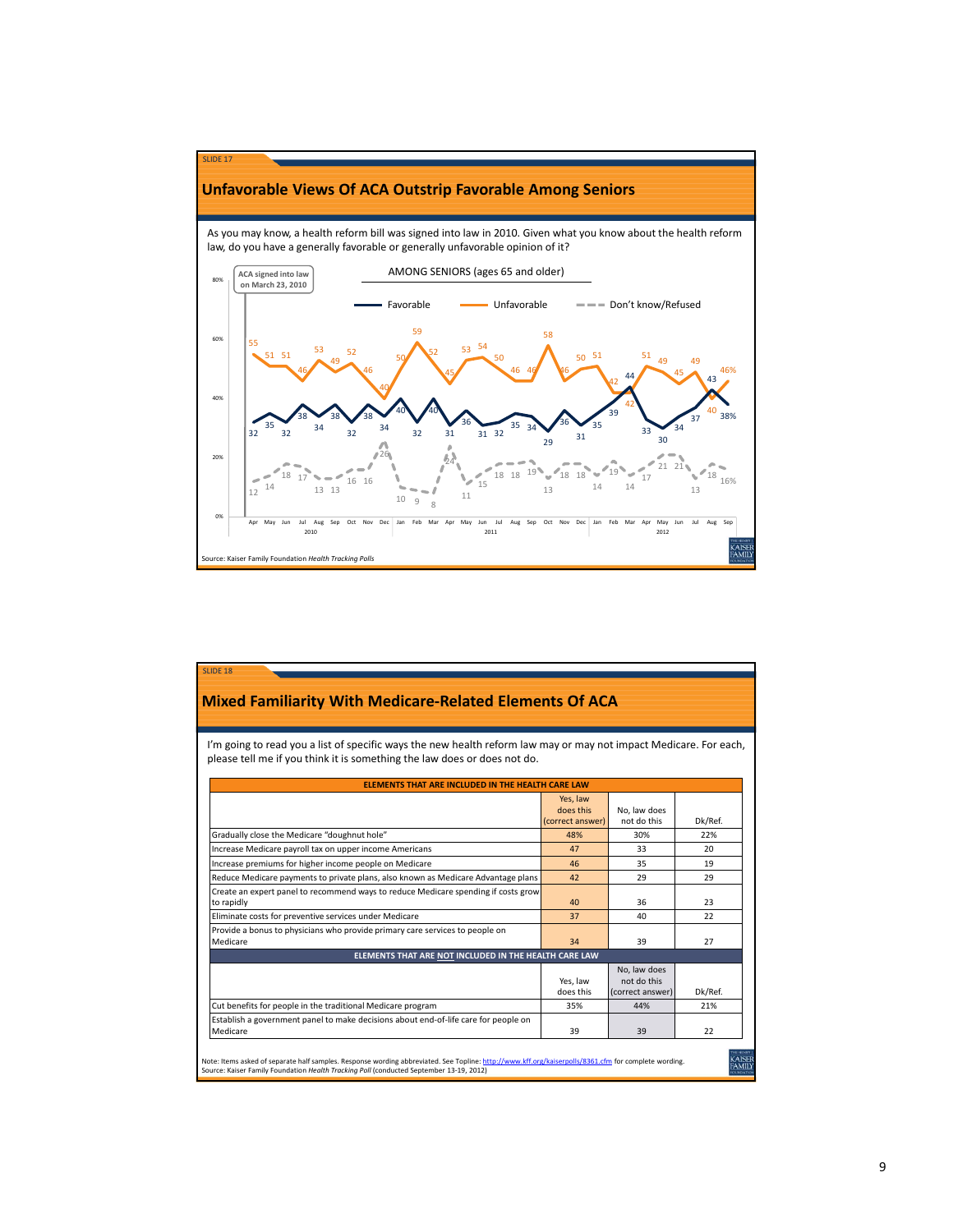

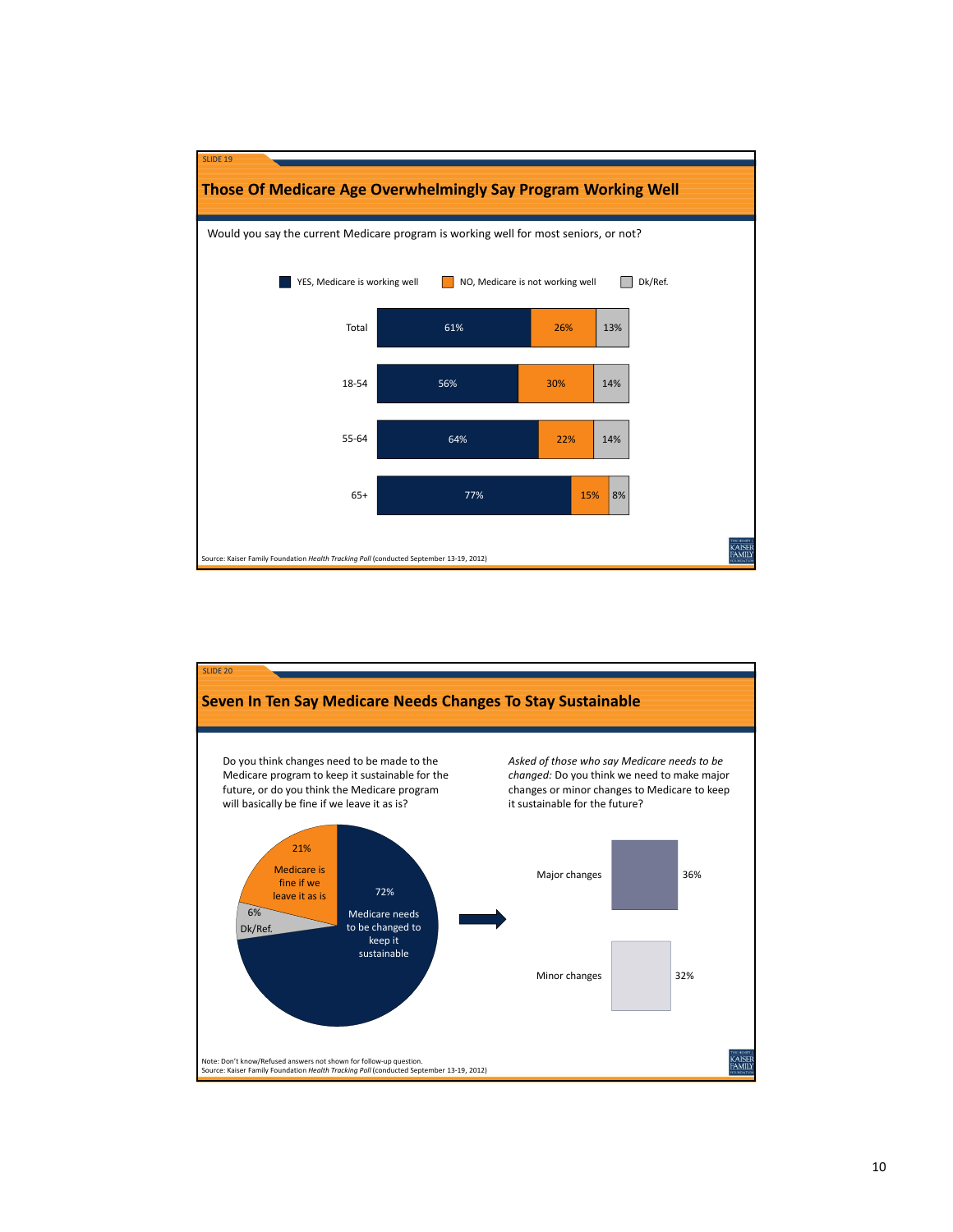

| Medicare spending in order to keep the program sustainable in the future:                           |     |     | Percent who say they would trust each of the following a great deal or a fair amount to find the best ways to reduce |     |
|-----------------------------------------------------------------------------------------------------|-----|-----|----------------------------------------------------------------------------------------------------------------------|-----|
|                                                                                                     |     |     |                                                                                                                      |     |
|                                                                                                     |     |     |                                                                                                                      |     |
|                                                                                                     | All | Dem | Ind                                                                                                                  | Rep |
| President Barack Obama                                                                              | 54% | 86% | 50%                                                                                                                  | 18% |
| An independent panel of full-time experts appointed by the<br>president and confirmed by the Senate | 54  | 64  | 54                                                                                                                   | 43  |
| The federal agency that now runs Medicare                                                           | 42  | 55  | 43                                                                                                                   | 28  |
| Vice President Joe Biden                                                                            | 40  | 64  | 36                                                                                                                   | 11  |
| Governor Mitt Romney                                                                                | 40  | 14  | 42                                                                                                                   | 75  |
| Vice Presidential candidate Paul Ryan                                                               | 37  | 17  | 40                                                                                                                   | 63  |
| Congress                                                                                            | 31  | 36  | 23                                                                                                                   | 34  |
| Private health insurance companies                                                                  | 27  | 23  | 29                                                                                                                   | 36  |

Note: Some items asked of separate half sample. Source: Kaiser Family Foundation *Health Tracking Poll* (conducted September 13‐19, 2012)

**KAISER**<br>FAMILY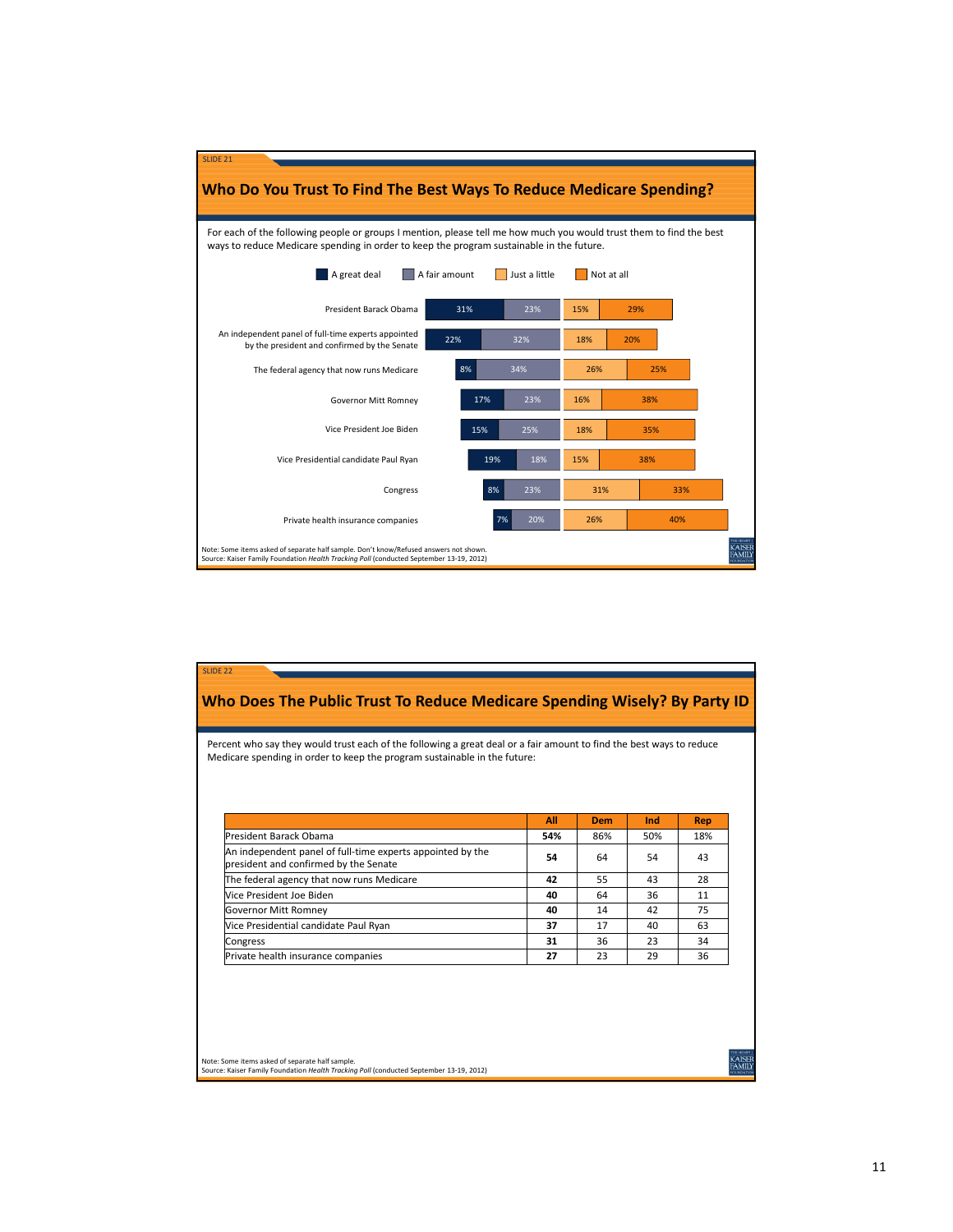

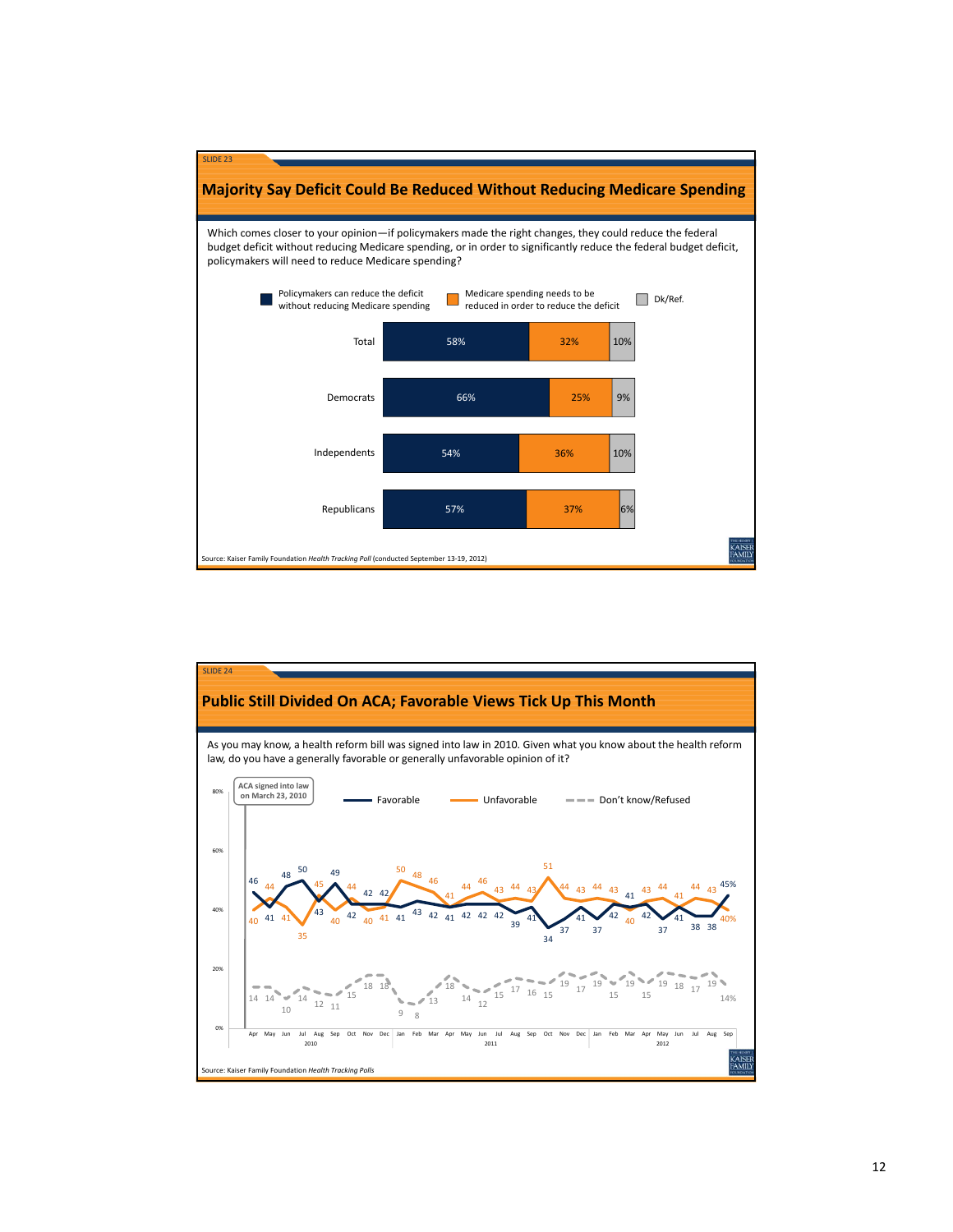

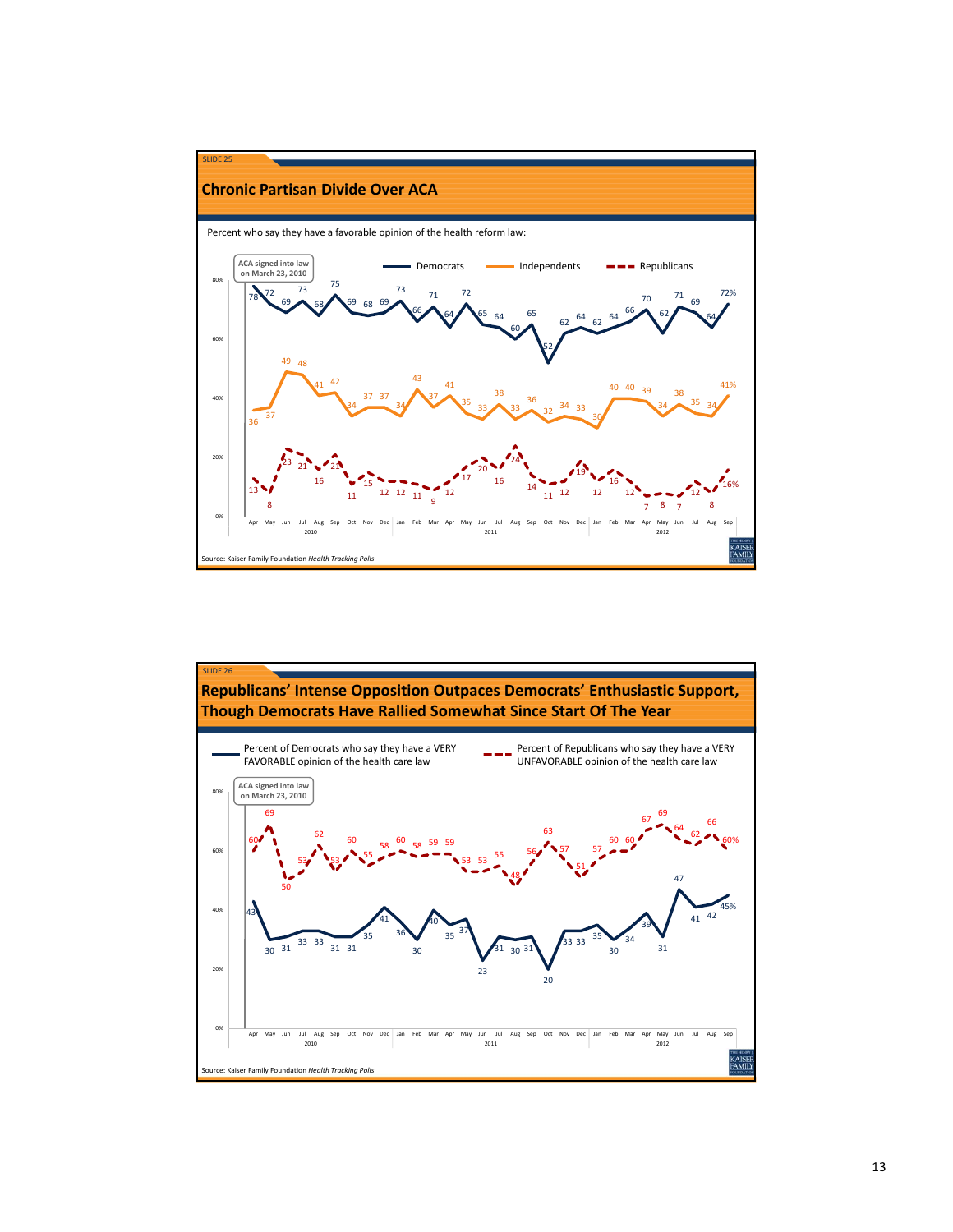

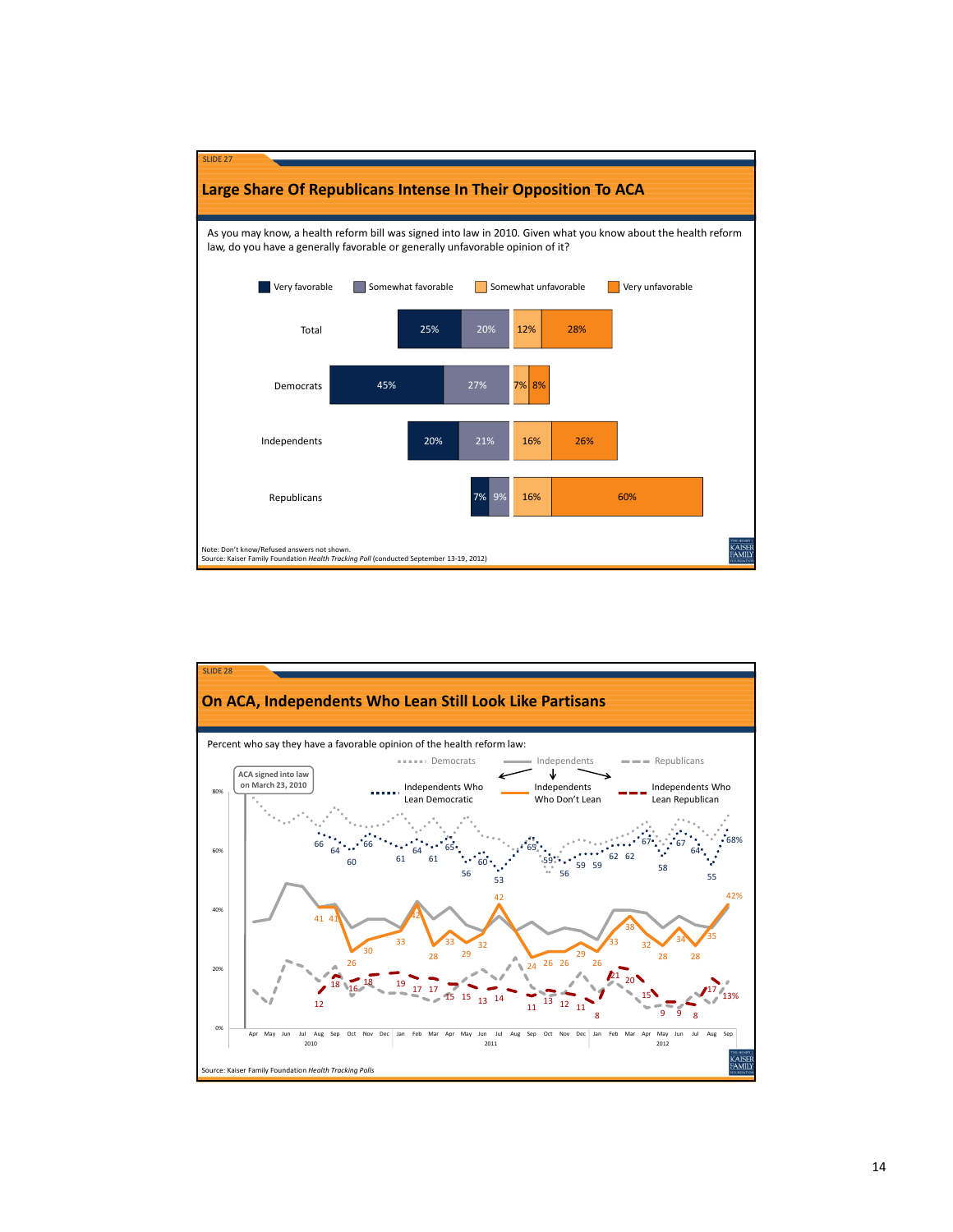

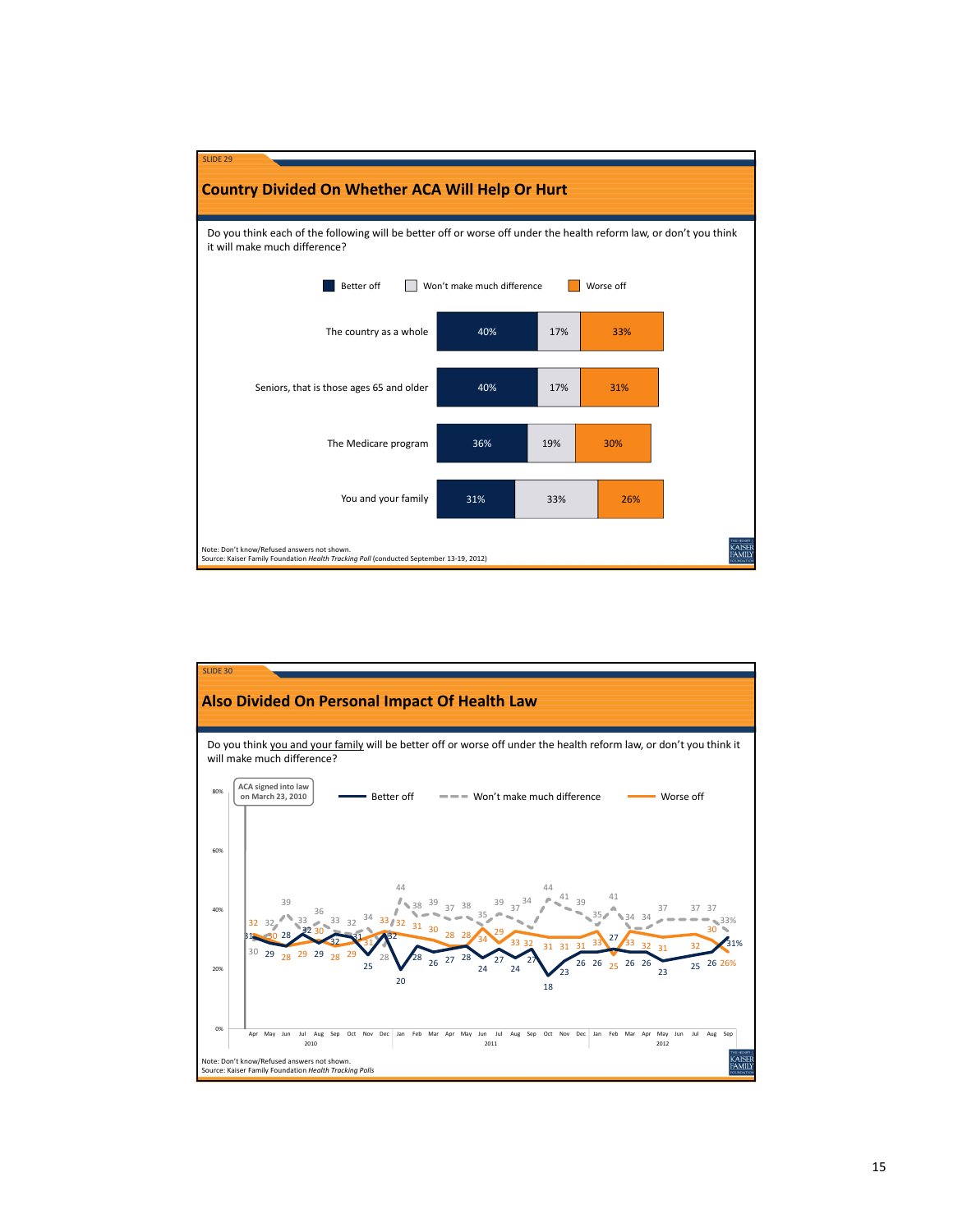

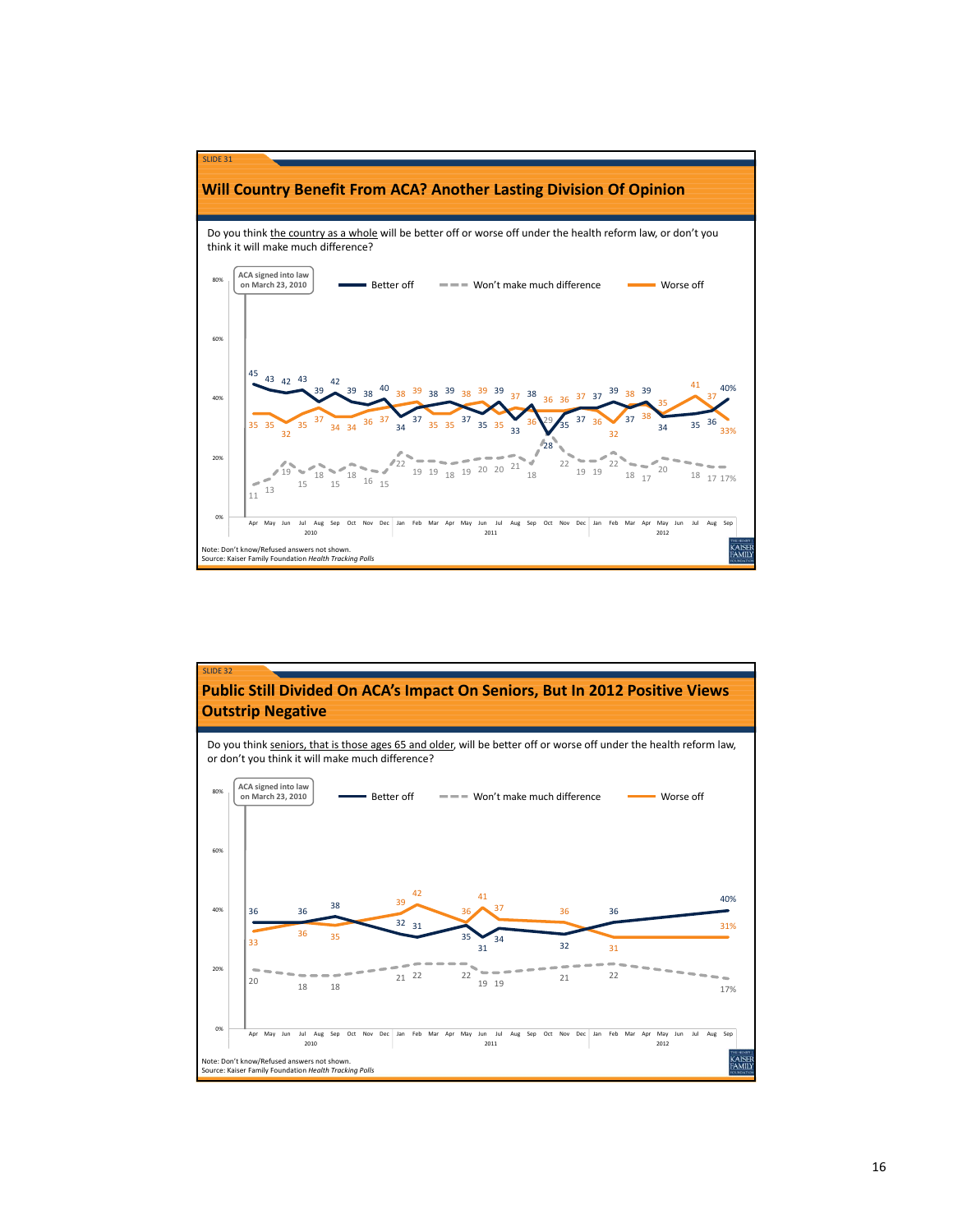

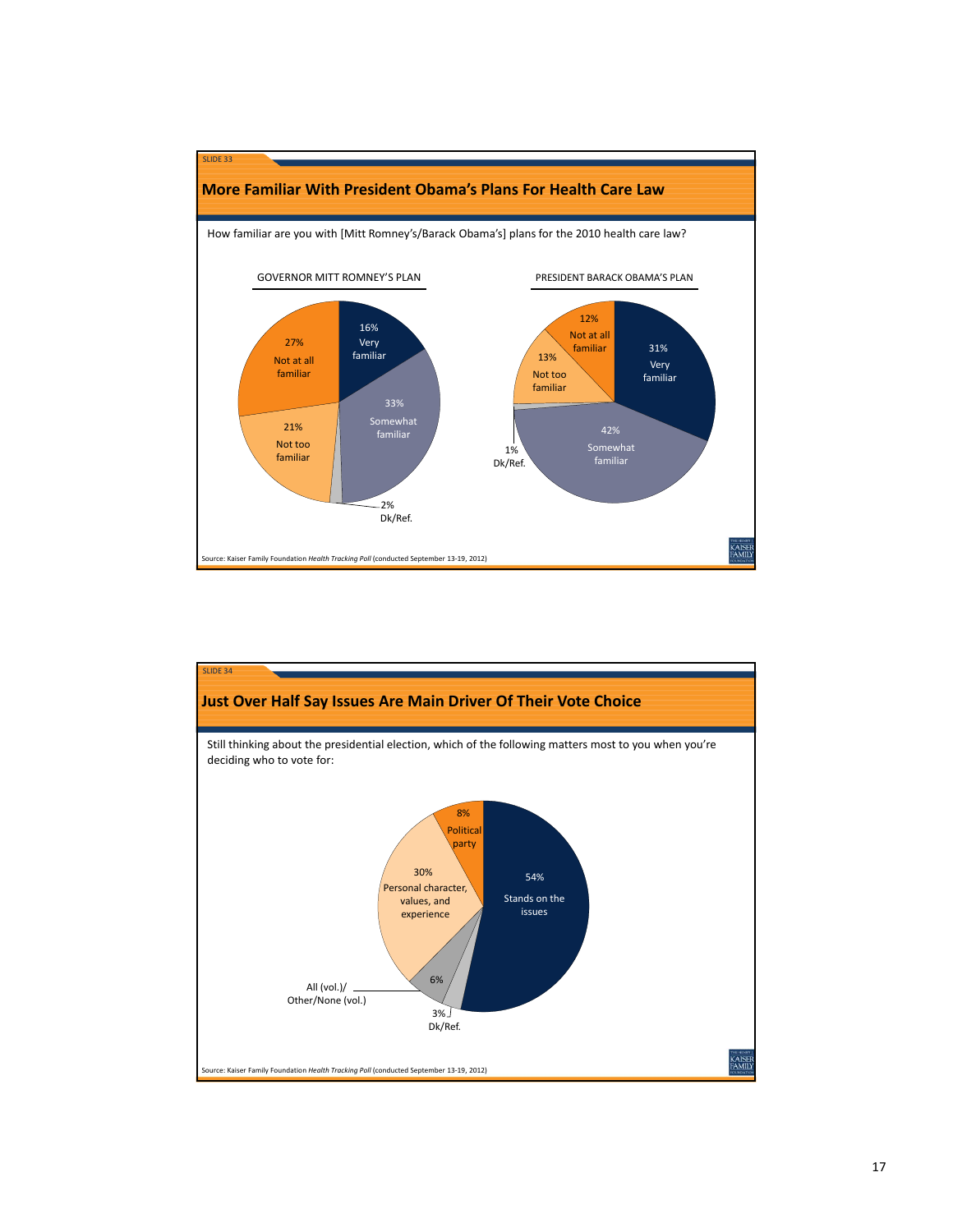## **Methodology**

SLIDE 35

This *Kaiser Health Tracking Poll* was designed and analyzed by public opinion researchers at the Kaiser Family Foundation led by Mollyann Brodie, Ph.D., including Claudia Deane, Sarah Cho, and Theresa Boston. The survey was conducted September 13-19, 2012, among a nationally representative random digit dial telephone sample of 1,534 adults ages 18 and older, living in the United States, including Alaska and Hawaii (note: persons without a telephone could not be included in the random selection process). Computer‐assisted telephone interviews conducted by landline (1,033) and cell phone (501, including 284 who had no landline telephone) were carried out in English and Spanish by Braun Research, Inc. under the direction of Princeton Survey Research Associates International (PSRAI). The combined landline and cell phone sample was weighted to balance the sample demographics to match Census estimates for the national population on sex, age, education, race, Hispanic origin, nativity (for Hispanics only), region, and telephone usage.

All statistical tests of significance account for the effect of weighting. The margin of sampling error including the design effect is plus or minus 3 percentage points. Margin of error for seniors is plus or minus 6 percentage points (n=455). For results based on other subgroups, the margin of sampling error may be higher. Note that sampling error is only one of many potential sources of error in this or any other public opinion poll.

The full question wording and methodology of the polls can be viewed online at: http://www.kff.org/kaiserpolls/8361.cfm.

**CAISE**<br>AMII

18